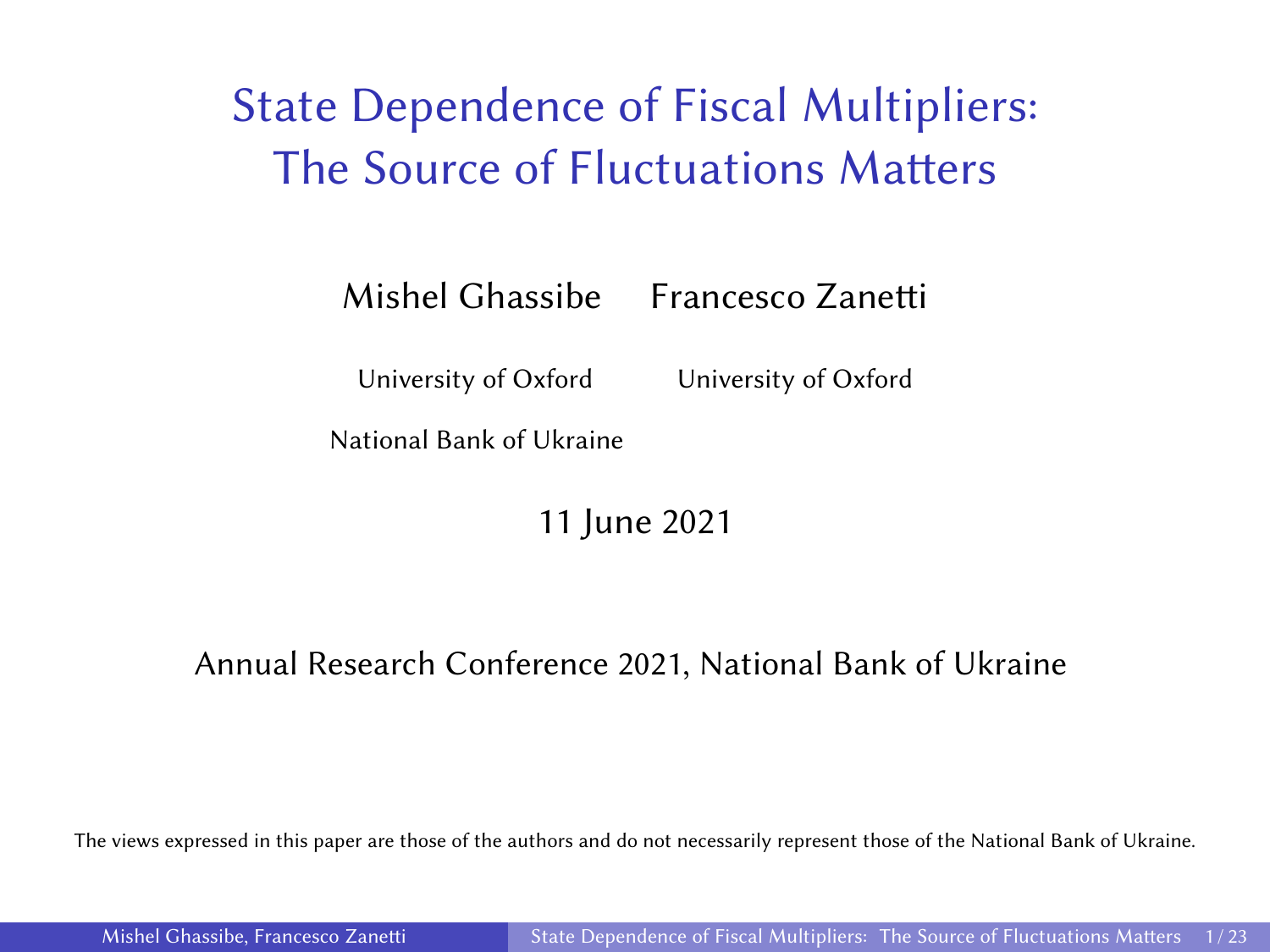## Motivation: missing link

• Ramey and Zubairy (2018):

"Other than the zero lower bound papers,  $\langle \dots \rangle$  there is only a limited literature analyzing rigorous models that produces fiscal multipliers that are higher during times of high unemployment. Thus, there is still a gap between Keynes' original notion and modern theories".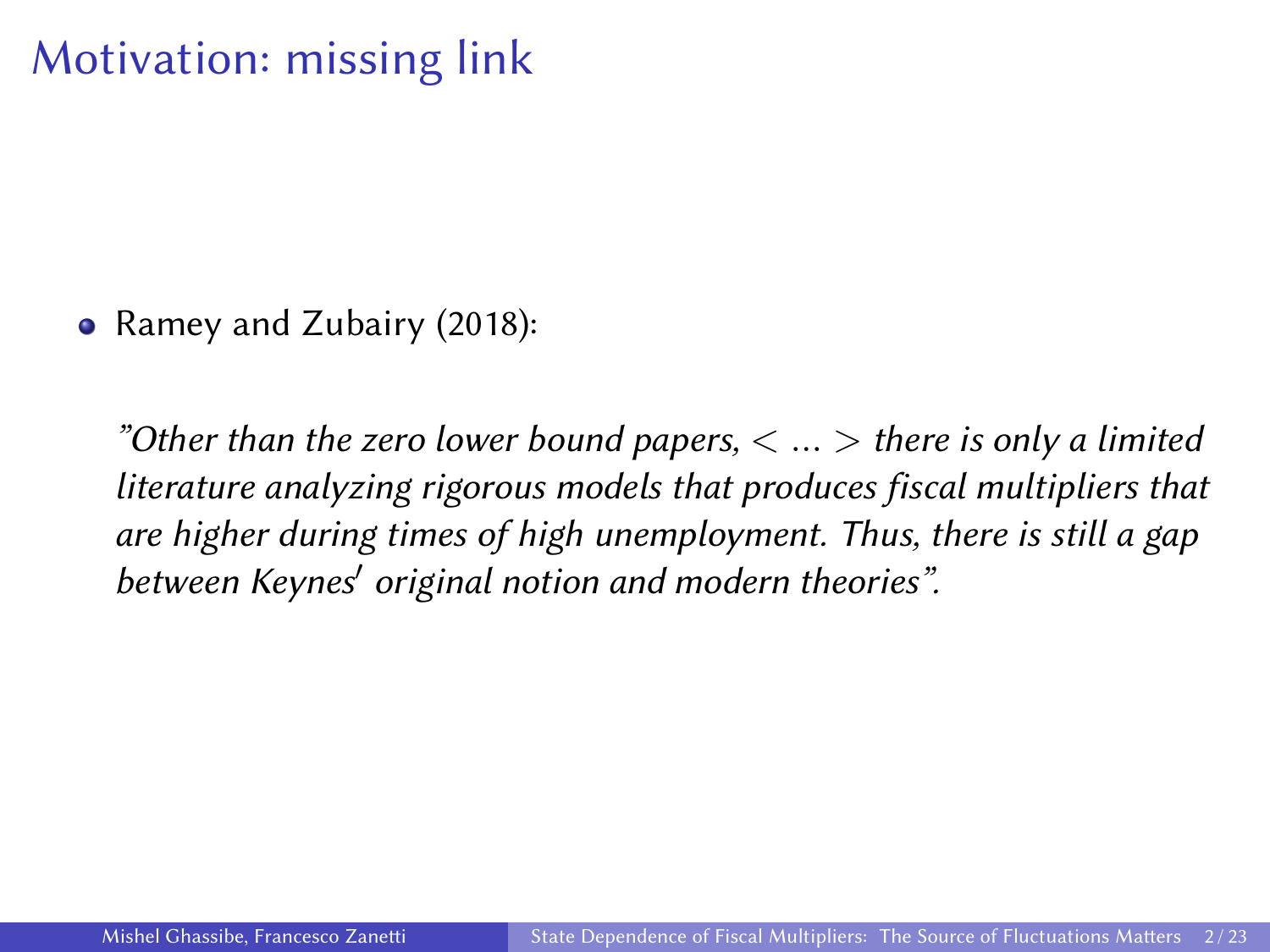# Fiscal multipliers and states of the world

**•** Empirical debate:

```
Auerbach and Gorodnichenko (2012, 2013)
   Fazzari, Morley and Panovska (2015) vs Ramey and Zubairy (2018)
                   (+)
```
• Theoretical models:

Fiscal multipliers almost state-independent in workhorse models (Sims and Wolff, 2017):

$$
\frac{dY}{dG}(s) \approx \frac{dY}{dG}(s'), \qquad s' \neq s
$$

where  $s, s' \in S$  are states of the world (away from ZLB)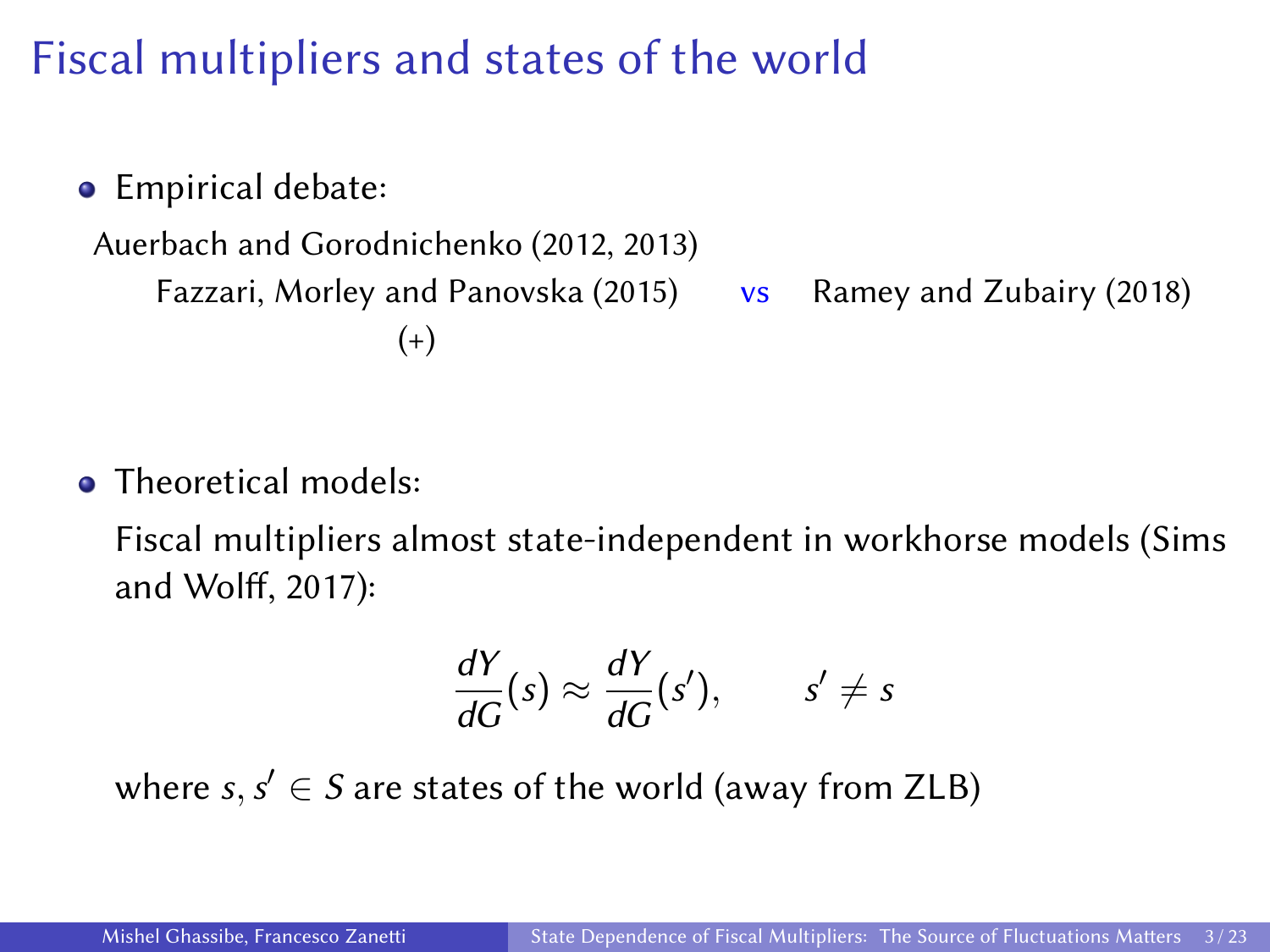#### This paper: main results

- Theory of state-dependent government spending and taxation multipliers, in a framework with interaction between idle capacity and unsatisfied demand
	- $\triangleright$  Cyclicality of fiscal multipliers depends on the source of fluctuations
	- $\triangleright$  Spending multipliers high in demand-driven recessions, low if recession supply driven
	- $\triangleright$  Tax cut multipliers high in supply-driven recessions, low if recession demand driven
	- $\triangleright$  Spending austerity effective in supply recessions or periods of excessive demand if the labor market is sufficiently rigid
- Estimation of state-dependent multipliers, conditional on the source of fluctuations
	- $\triangleright$  Use co-movement of economic activity and inflation to identify states; findings support theory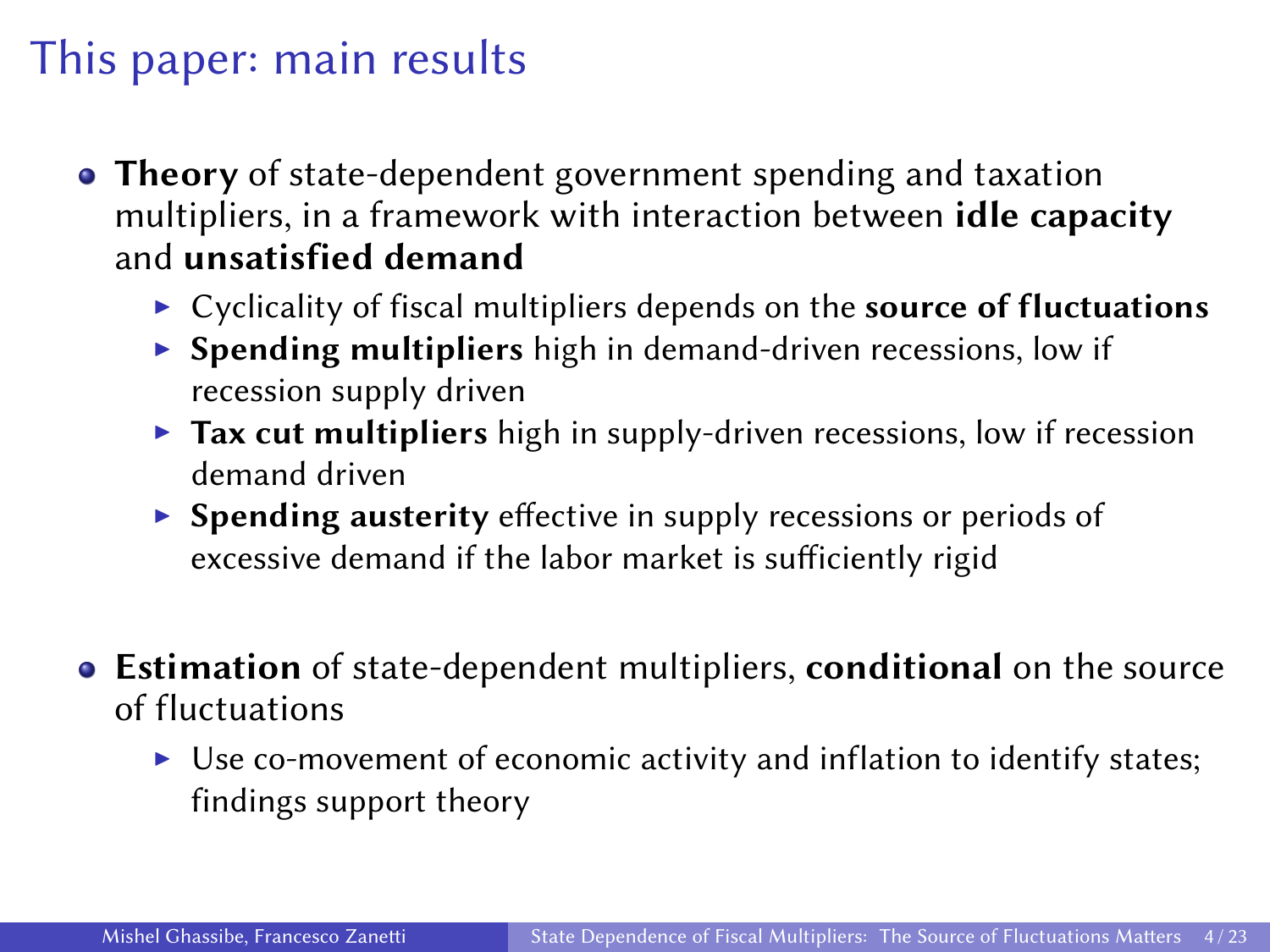Standard approach vs. our novel approach

• Standard approach: production is equal to demand

$$
Y = C + G \tag{1}
$$

• Our approach: presence of *idle capacity* and *unsatisfied demand*, use search and matching frictions in the goods market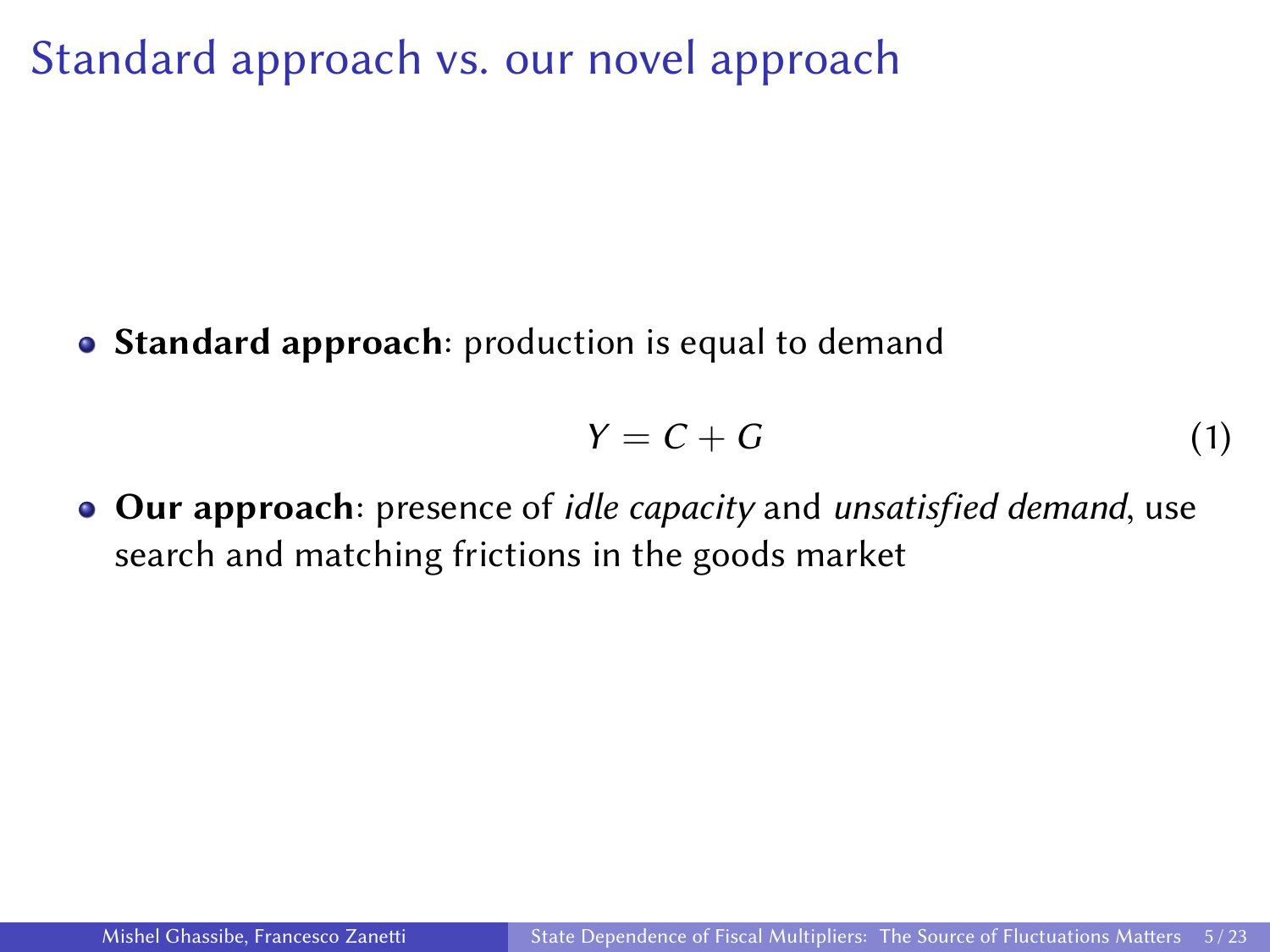## Framework: search-and-matching in the goods market

- Framework similar to Michaillat and Saez (2015)
- Matching function maps sales  $(y)$  to capacity  $(k)$  and purchasing visits (*v*), so that  $v \leq \min\{k, v\}$ :



• Goods market tightness  $(x)$ :



- Pr. of selling a product:  $f(x) \equiv \frac{y}{k} = (1 + x^{-\delta})^{-\frac{1}{\delta}}, f' > 0$
- Pr. of a successful visit:  $q(x) \equiv \frac{y}{v} = (1 + x^{\delta})^{-\frac{1}{\delta}}, q' < 0$
- Government spending affects  $v$ , and (supply-side) taxes affect  $k$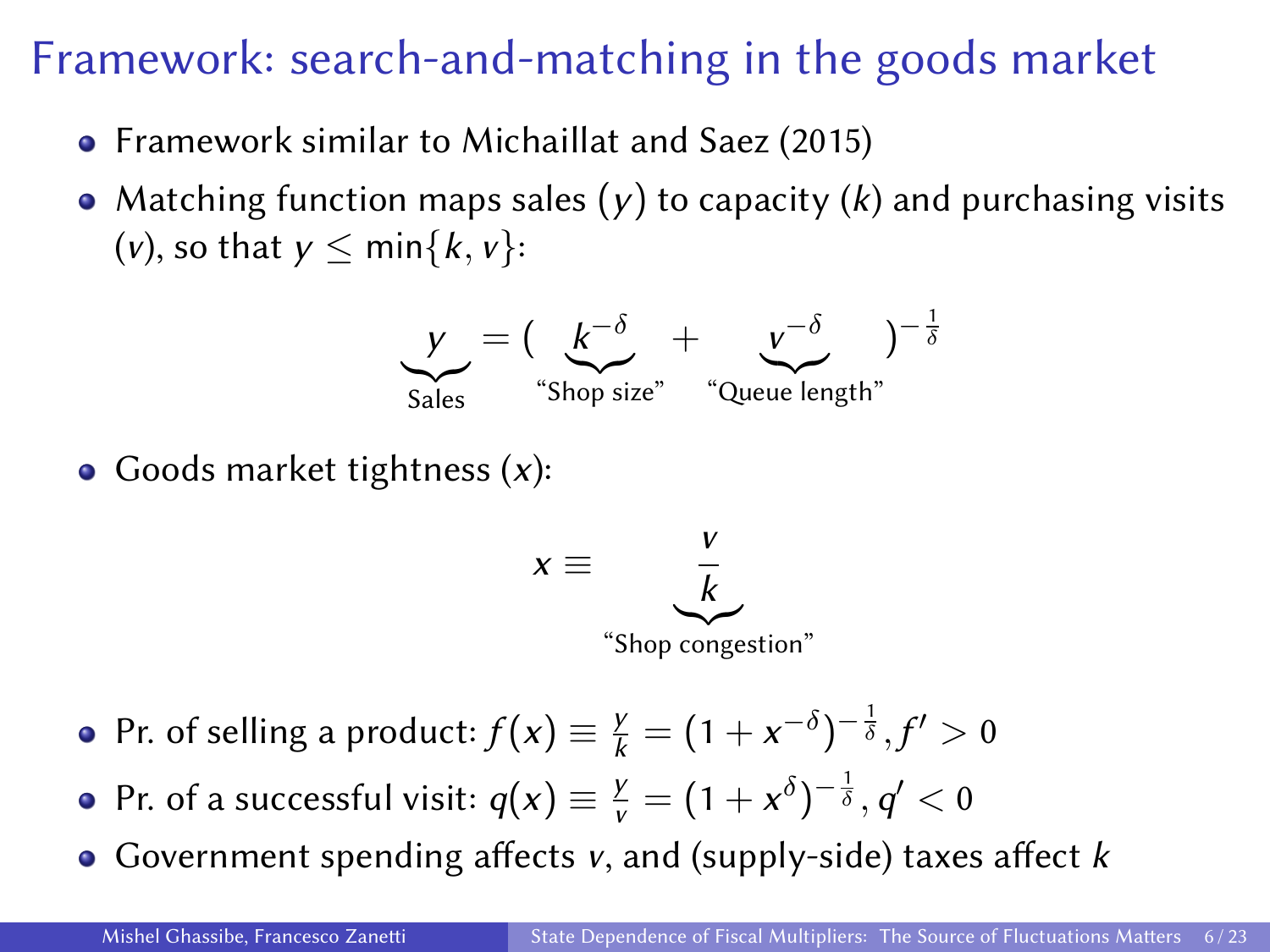#### Sketch of the model

Households maximize utility subject to shopping costs:

$$
p[1+\gamma(x)]c+m\leq wl+\Pi-T+\bar{m}.
$$

**•** Firms maximize sales:

$$
\Pi = pf(x)an^{\alpha} - wn(1+\tau)
$$

• Government faces shopping costs:

$$
T = p[1 + \gamma(x)]G - w n \tau.
$$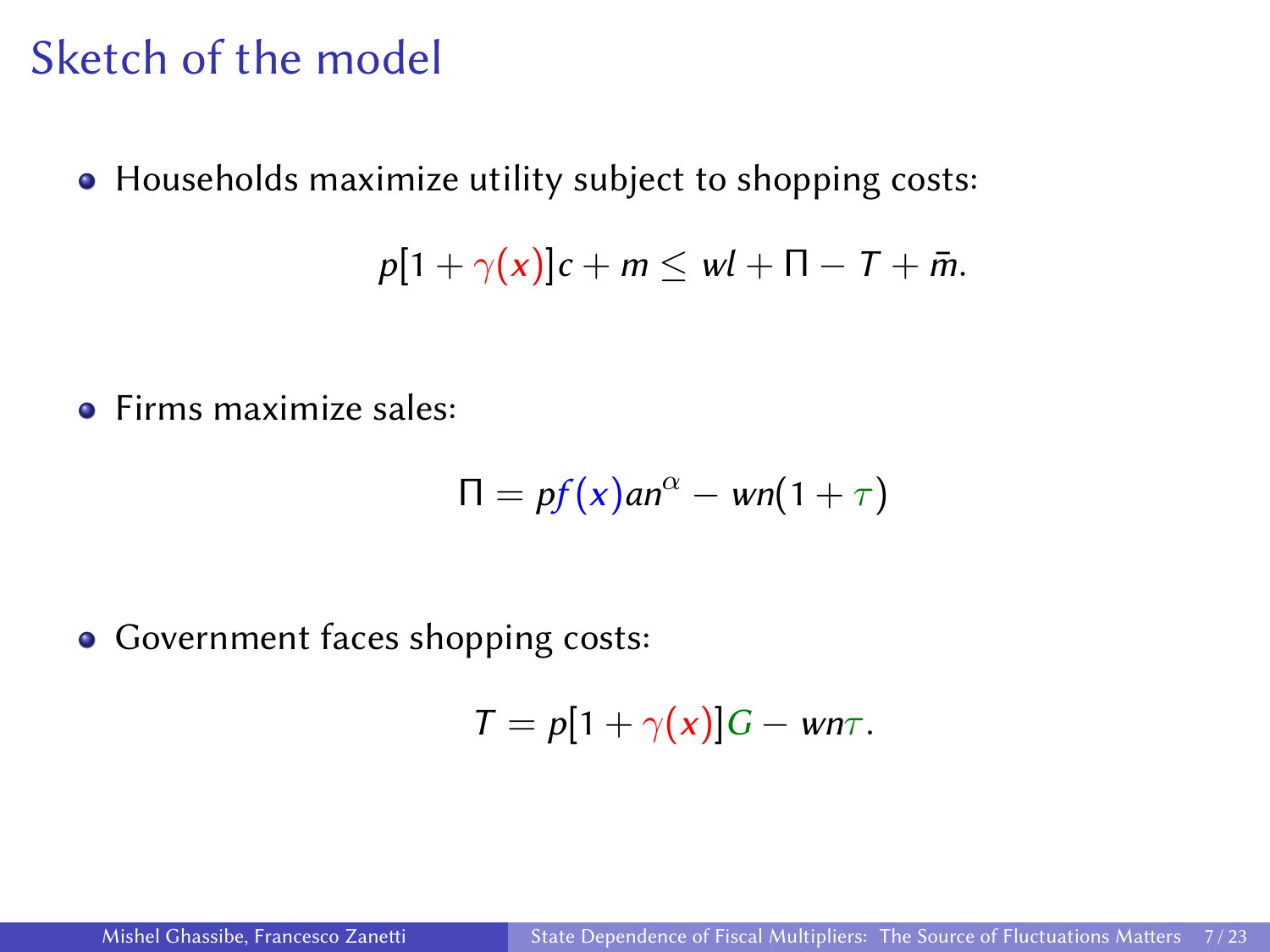# Equilibrium: analytical conditions

Goods market clearing:

$$
\frac{f(x)}{1+\gamma(x)}k(n;\tau)=c(p,x)+G
$$

Labour market clearing:

$$
l(w)=n(p,x,w;\tau)
$$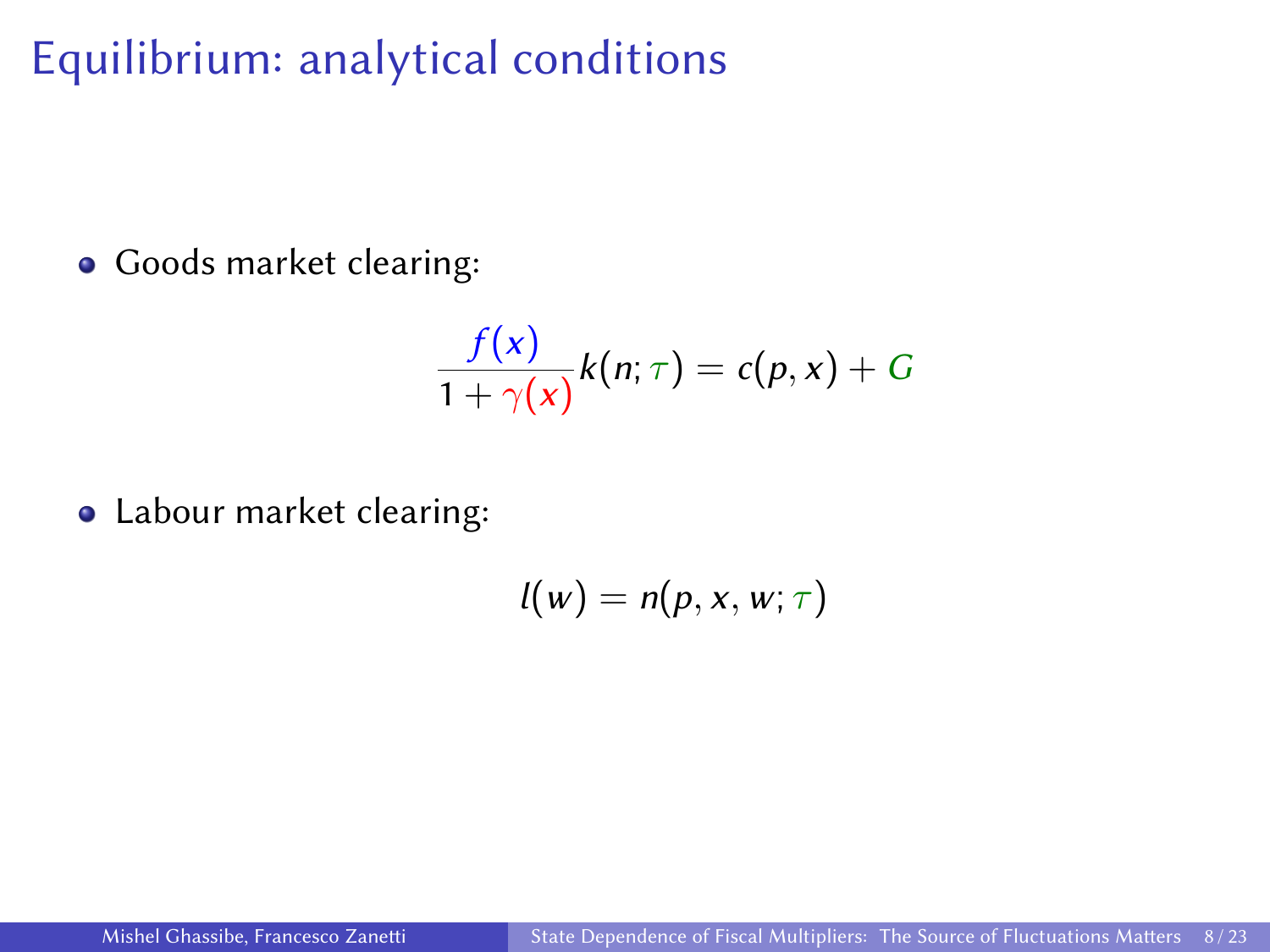# Closing the model: two polar cases

- **Competitive equilibrium**: fix tightness at the efficient level  $(x = x^*)$ , and let  $(p^*,w^*)$  clear the markets
- Fixprice equilibrium: fix the price  $(p = p_0)$ , let  $(x, w)$  clear the markets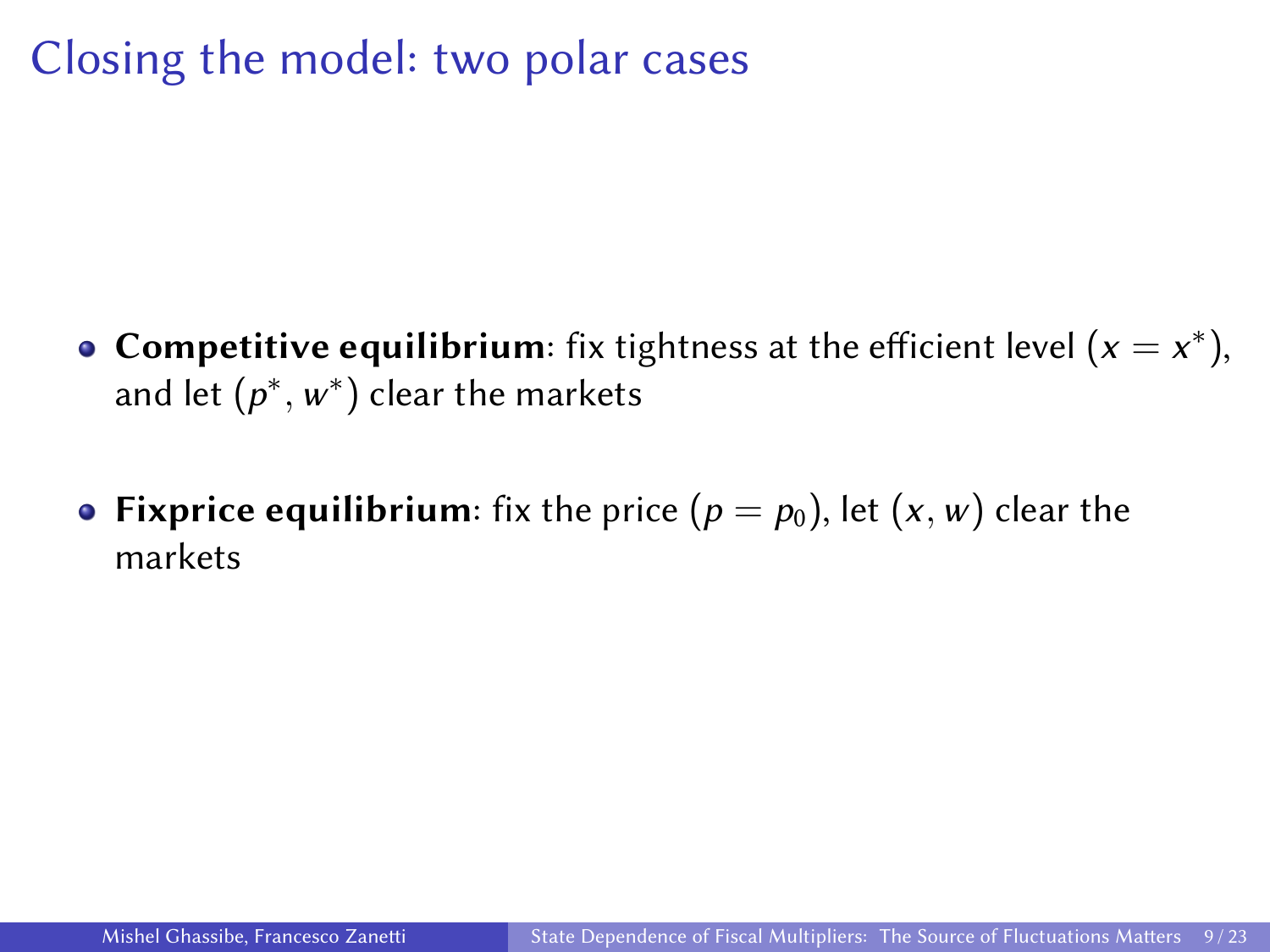# Flexprice equilibrium multipliers

Proposition 1. In a competitive equilibrium, the demand-side fiscal multiplier and the supply-side fiscal multiplier are equal and given by:

$$
\varphi^* = \frac{\alpha}{1+\psi} \in [0,1].
$$

Thus  $\varphi^*$  depends on labour market flexibility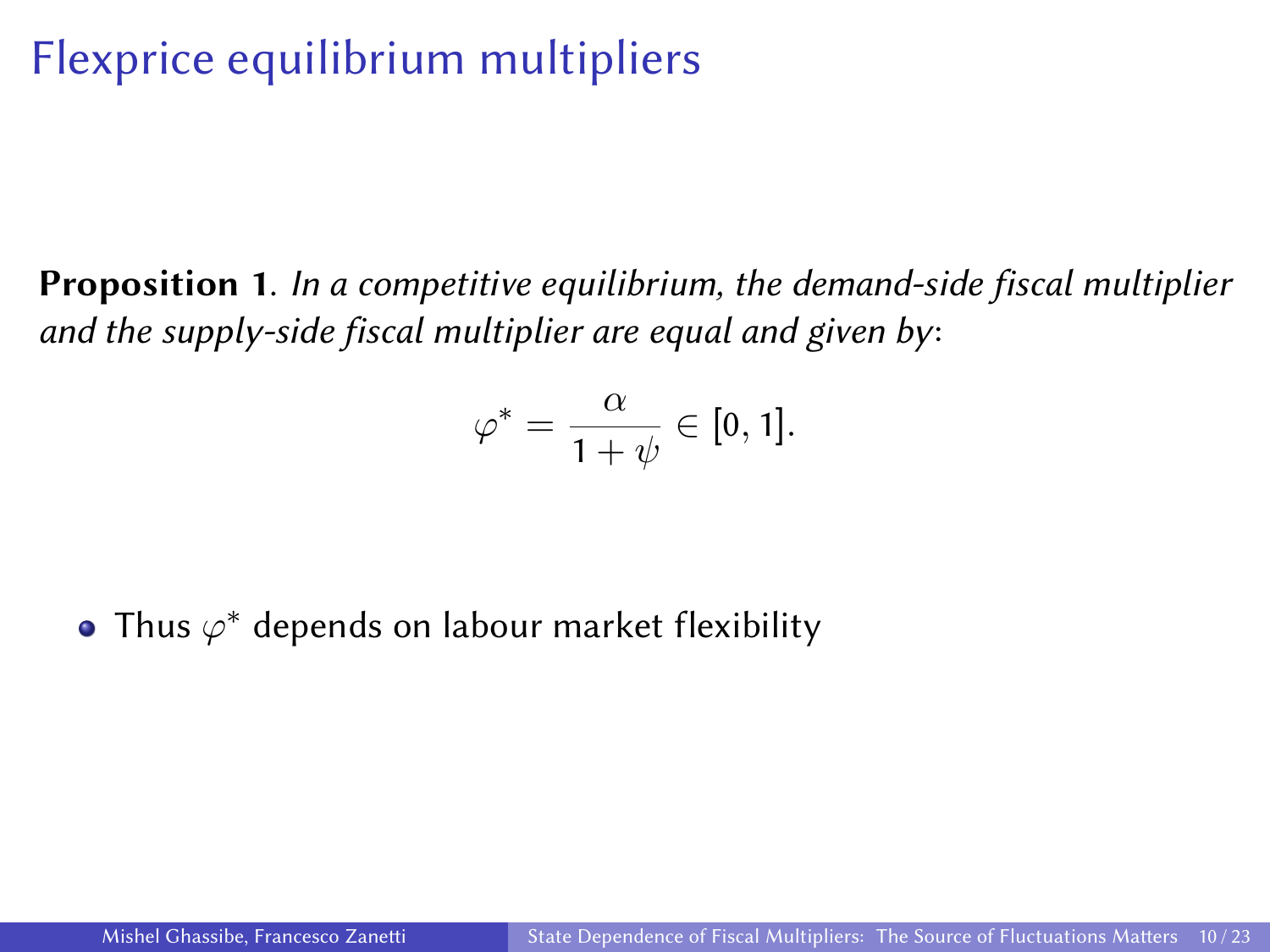#### Fixprice equilibrium multipliers

Fixed capacity fiscal multiplier

**Lemma 3**. Define the fixed capacity fiscal multiplier  $\theta(x)$  to be the demand-side fiscal multiplier under fixed labour supply in the economy, so that

$$
\theta(x) \equiv \frac{dZ}{dG}|_{\psi \to \infty}, \text{ where } Z = c + G
$$

then  $\theta(x)$  has the following properties:

$$
\theta(x) = \begin{cases}\n(-\infty, 0), & \text{if } x \in (x^*, x^m) \\
0, & \text{if } x = x^* \\
(0, 1), & \text{if } x \in (0, x^*)\n\end{cases}
$$
\n
$$
\theta'(x) < 0, \quad x \in (0, x^m)
$$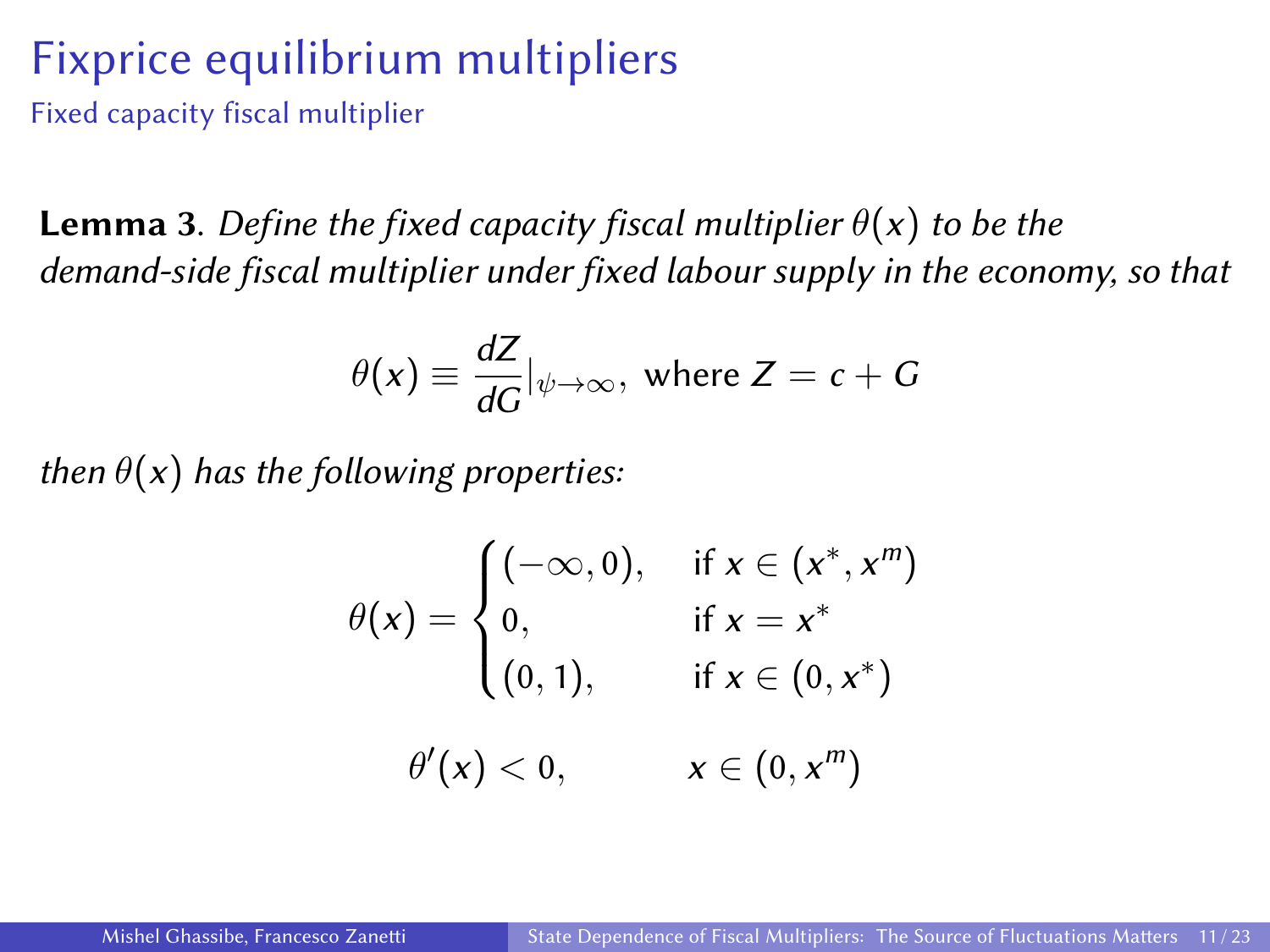# Demand-side fiscal multiplier (fixprice equilibrium)

Proposition 2. In a fixprice equilibrium, the demand-side fiscal multiplier  $\varphi^d(x)$  is given by



Convex combination:  $1 \times \varphi^* + \theta(x) \times (1 - \varphi^*)$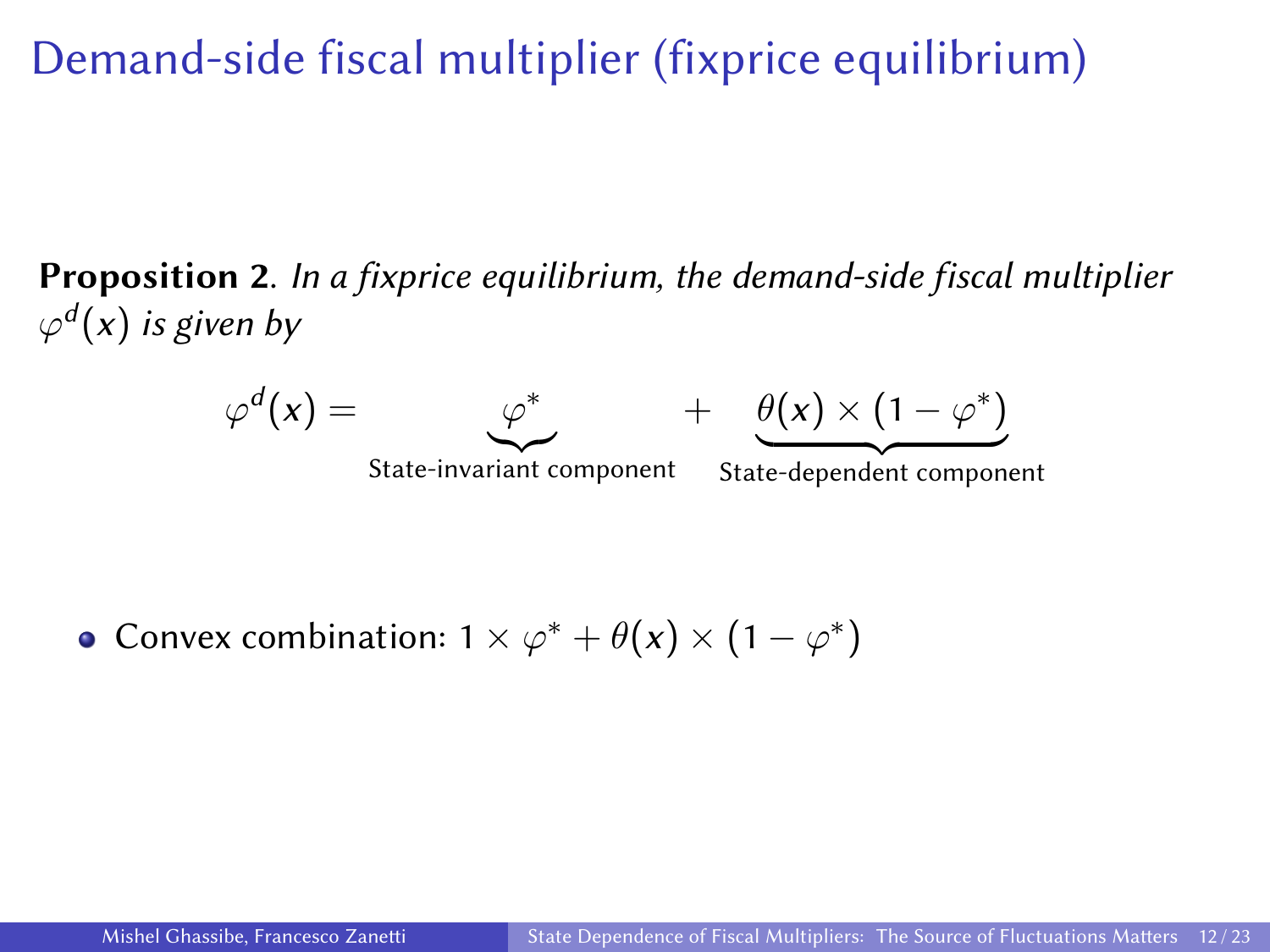## Demand-side fiscal multiplier (fixprice equilibrium)

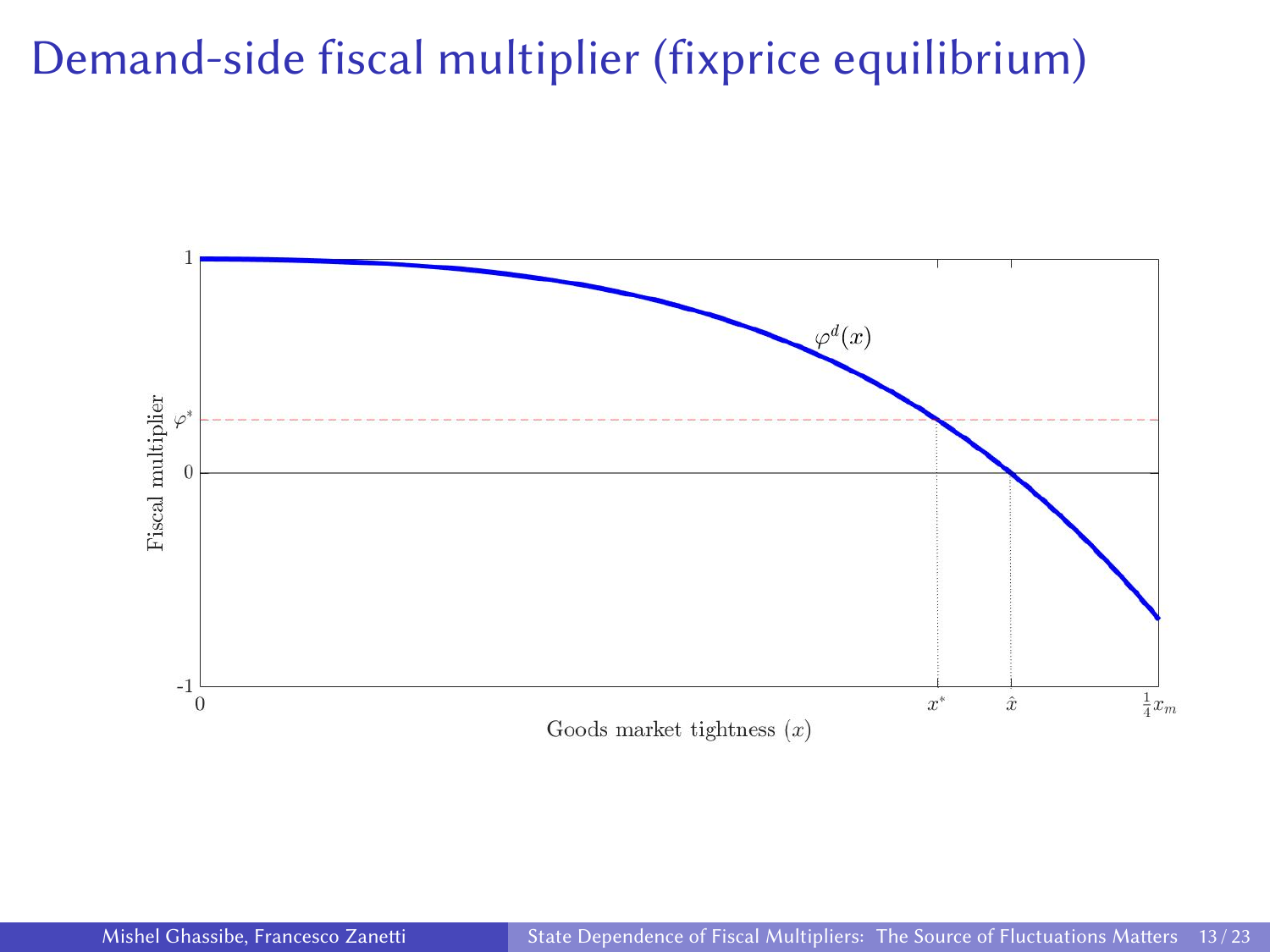Supply-side fiscal multiplier (fixprice equilibrium)

Proposition 3. In a fixprice equilibrium, the supply-side fiscal multiplier  $\varphi^s(x)$  is given by



• 
$$
\frac{d\varphi^s}{dx} > 0
$$
, so moves in the same direction as tightness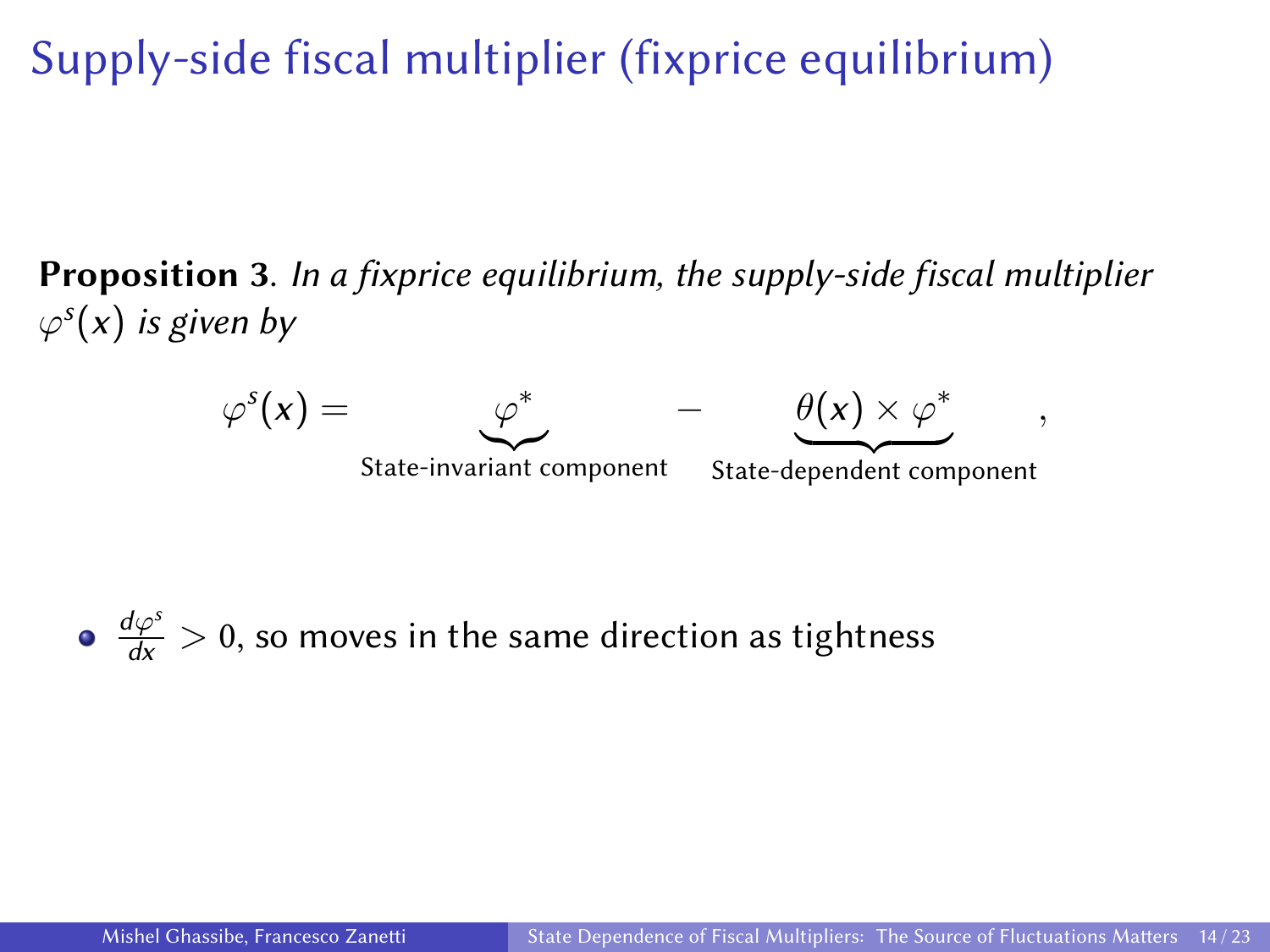# Supply-side fiscal multiplier (fixprice equilibrium)

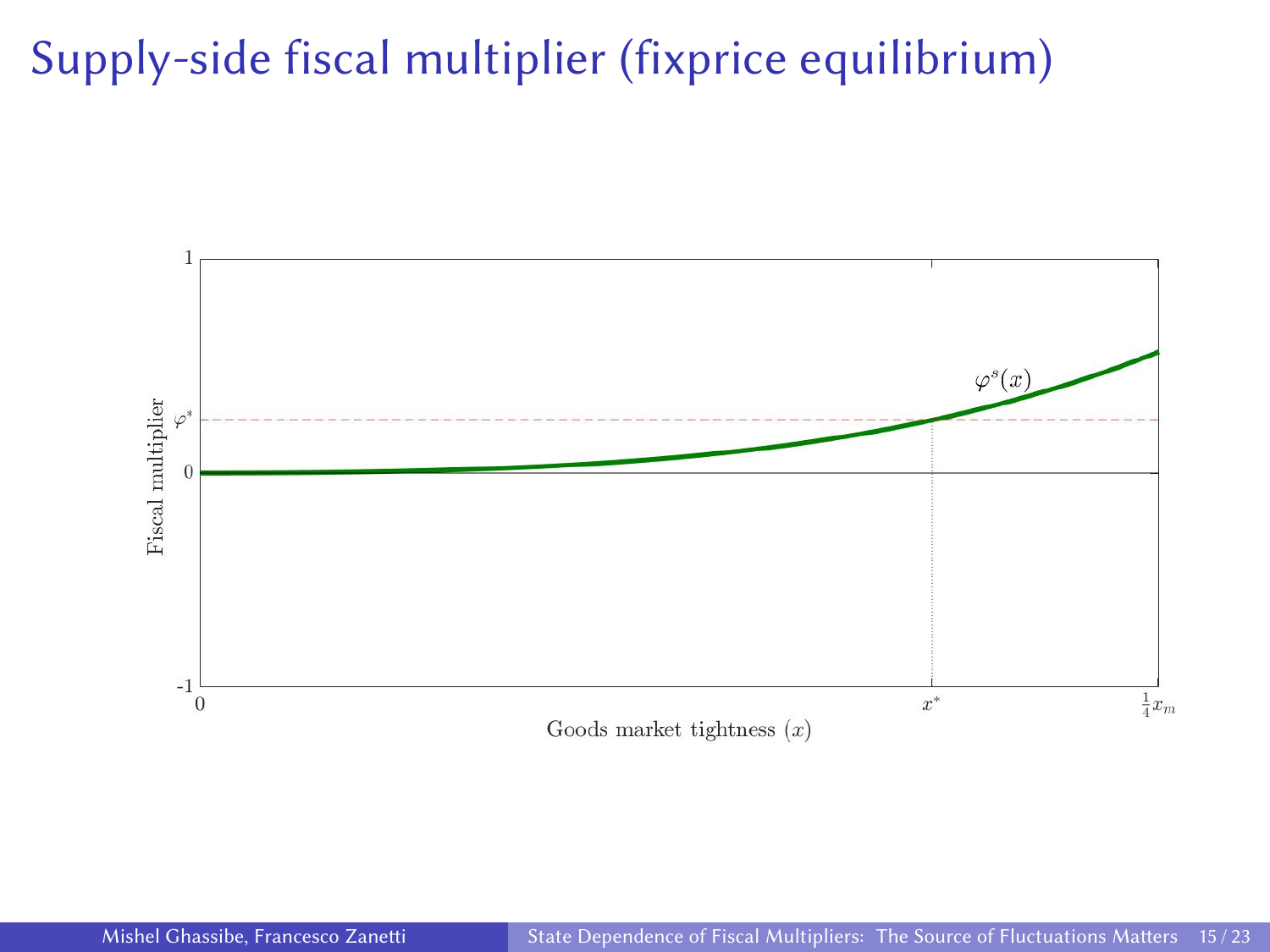## Relationship between the two multipliers

Corollary 2. In a fixprice equilibrium, the demand-side and supply-side fiscal multipliers are related as



so that the difference between the two is just the fixed capacity fiscal multiplier.

- Given the properties of  $\theta(x)$ , it follows that  $\varphi^d(x) > \varphi^s(x)$  if  $x < x^*$ and vice versa
- Is there any stimulative role for fiscal austerity?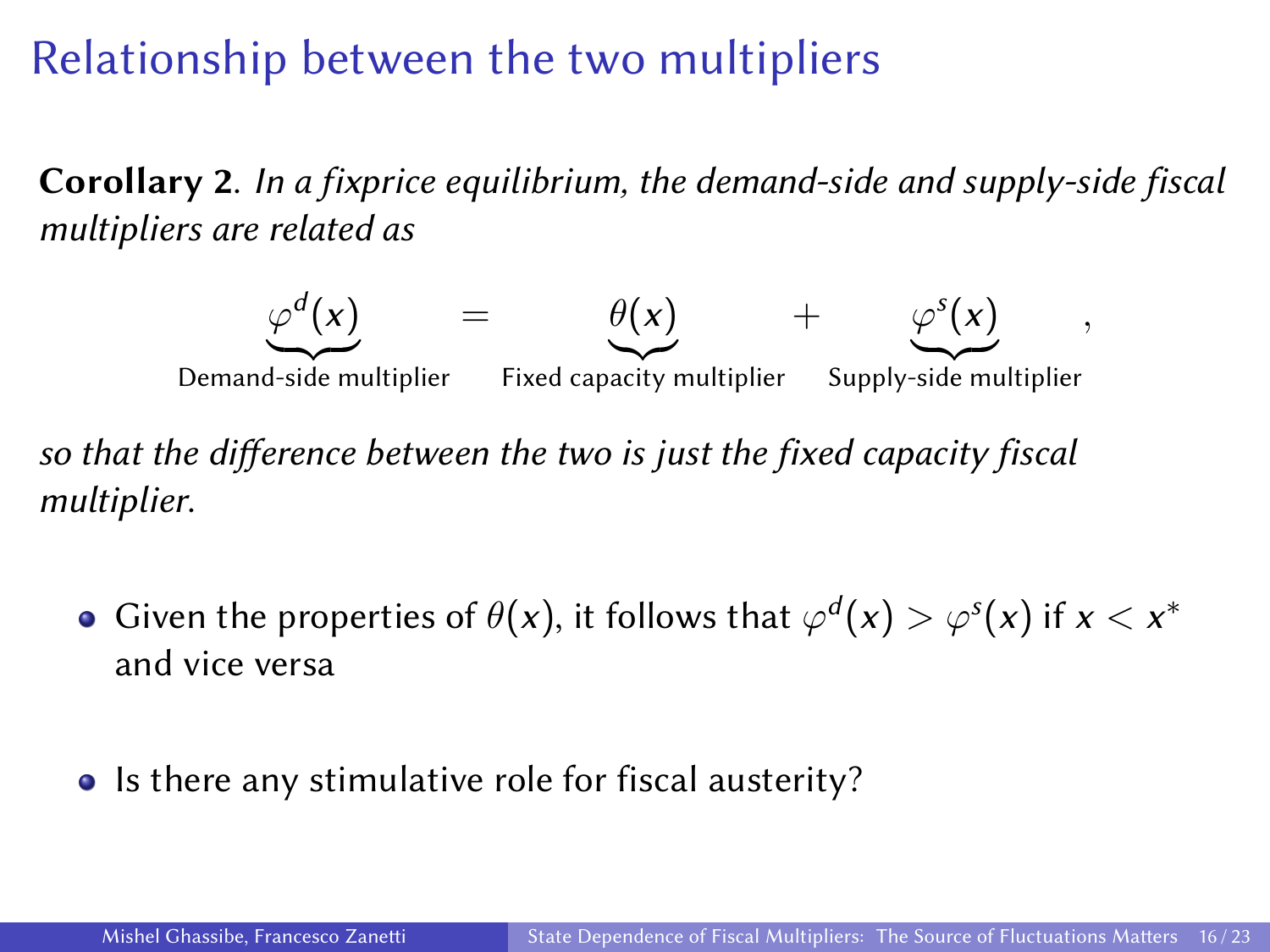#### Austerity Threshold

**Corollary 3.** Suppose  $\varphi^* < 0.5$ , then there always exists tightness  $\tilde{x} \in [x^*, x^m)$  such that:

$$
-\varphi^d(x) > \varphi^s(x) > \varphi^d(x), \quad \forall x \in (\tilde{x}, x^m).
$$

If the labour market is sufficiently inelastic  $(\varphi^* < 0.5)$  and the fixprice equilibrium is sufficiently tight  $(x > \tilde x > x^*)$  , then *spending austerity* is the policy with the highest multiplier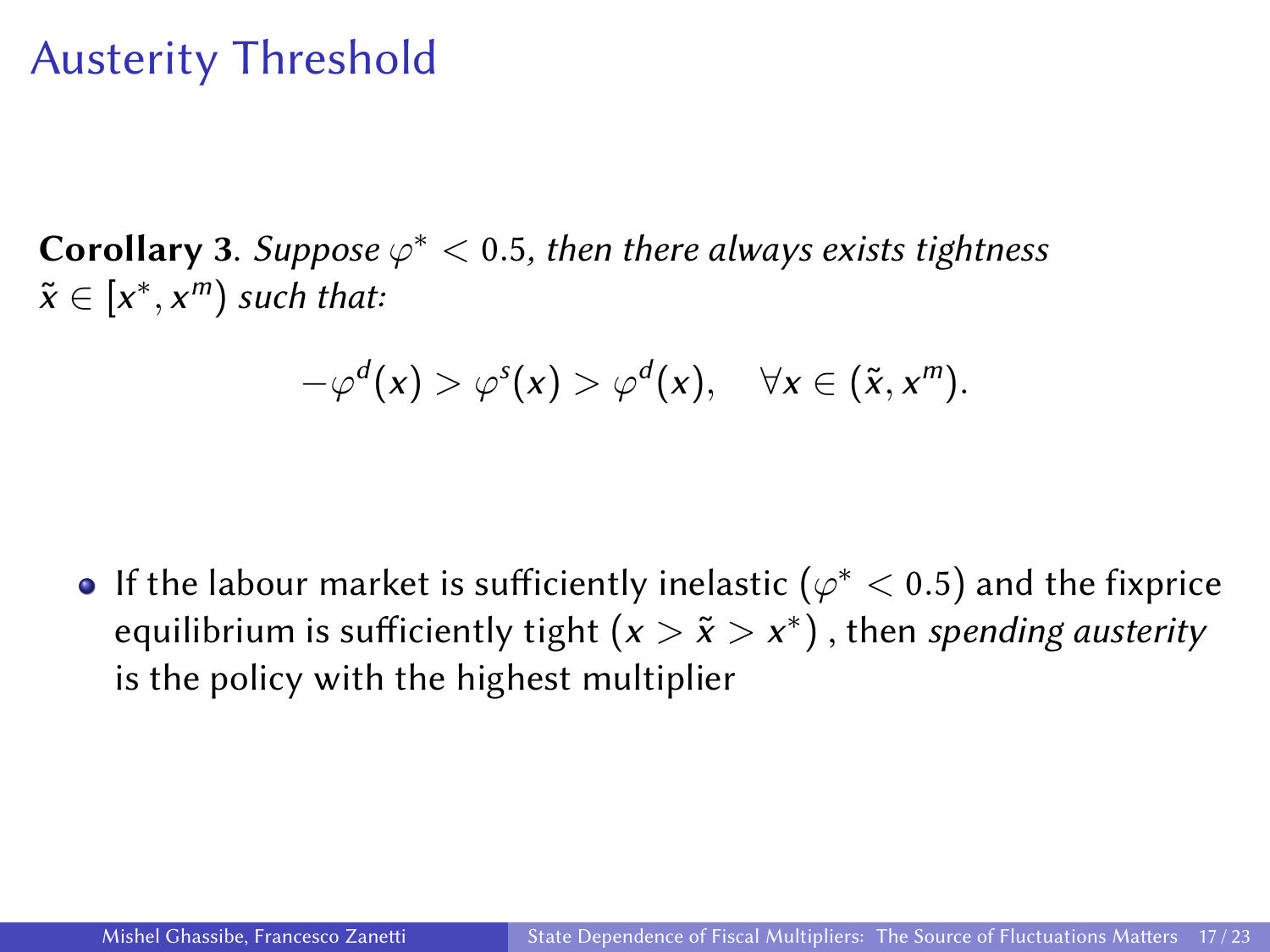# Inelastic labour market  $(\varphi^* < 0.5)$

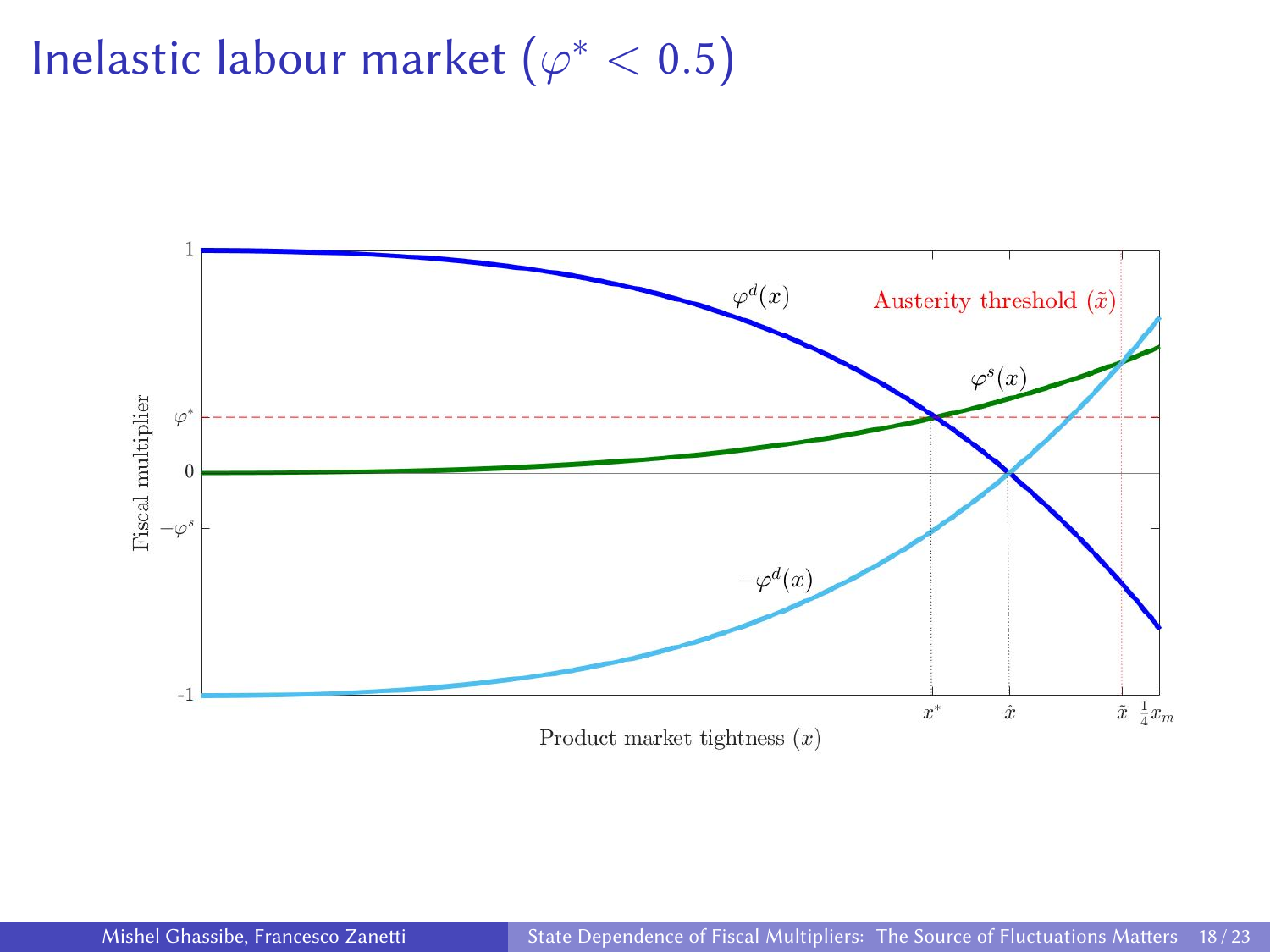# Elastic labour market ( $\varphi^* > 0.5$ )

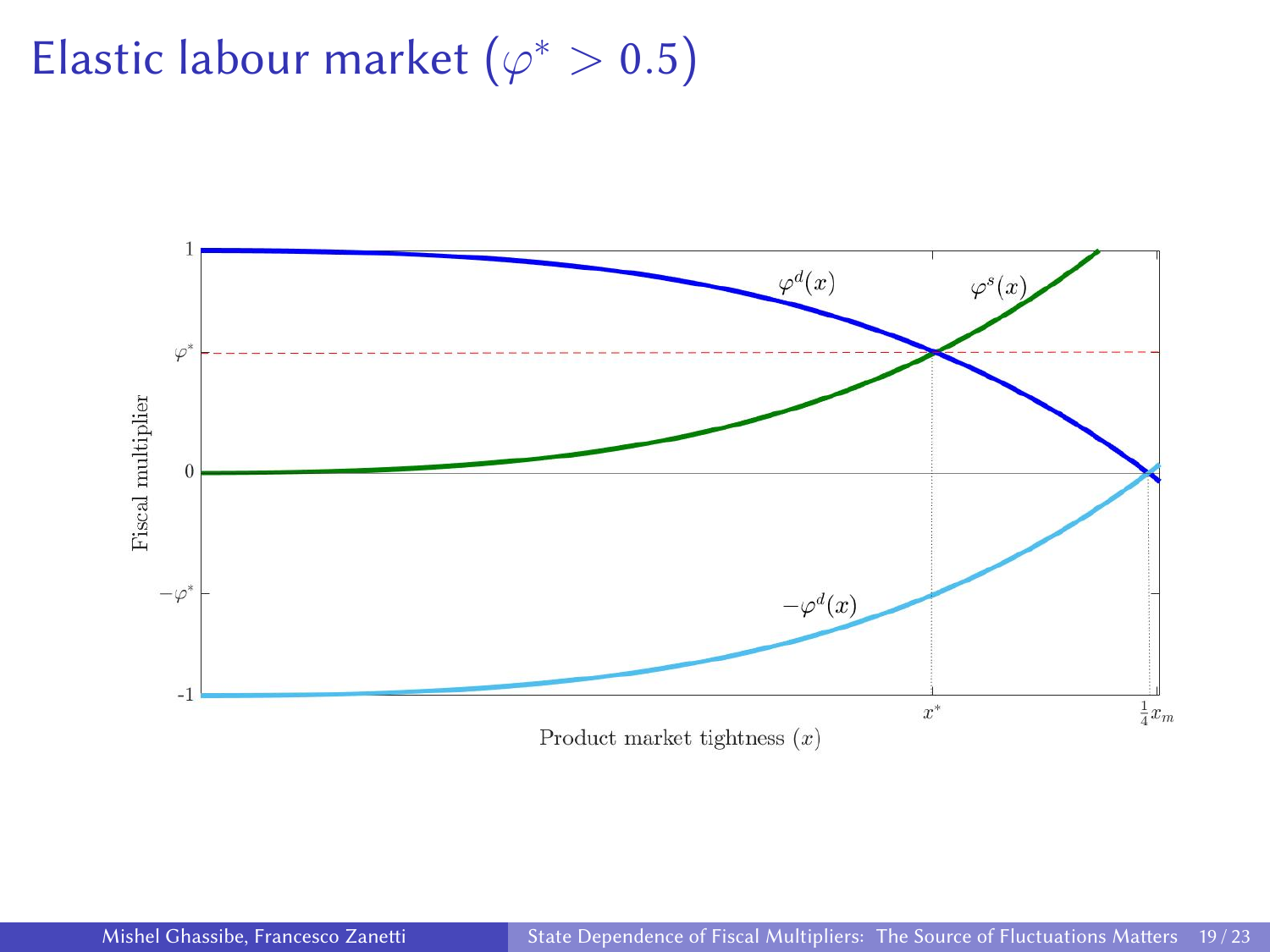## Conditional state-dependent spending multipliers

Extend the one-step IV procedure from Ramey and Zubairy (2018):

$$
\sum_{s=t}^{t+H} \left( \frac{GDP}{GDP^*} \right)_s = \mathbf{1} \{ U_{t-1} < \bar{U} \} \left[ \alpha_H^E + \beta_H^E \sum_{s=t}^{t+H} \left( \frac{G}{GDP^*} \right)_s + \gamma_H^E \mathbf{z}_{t-1} \right] +
$$

$$
\mathbf{1}\{U_{t-1} \ge \bar{U}; \pi_{t-1} < \tilde{\pi}_{t-1}\}\left[\alpha_H^{DR} + \beta_H^{DR} \sum_{s=t}^{t+H} \left(\frac{G}{GDP^*}\right)_s + \gamma_H^{DR} \mathbf{z}_{t-1}\right] +
$$

$$
\mathbf{1}\{U_{t-1}\geq \bar{U};\pi_{t-1}\geq \tilde{\pi}_{t-1}\}\left[\alpha_H^{SR}+\beta_H^{SR}\sum_{s=t}^{t+H}\left(\frac{G}{GDP^*}\right)_s+\gamma_H^{SR}\mathbf{z}_{t-1}\right]+\varepsilon_{t+H}
$$

• Spending instrument: historical data on military spending news in US (1889-2015) (Owyang, Ramey and Zubairy, 2013)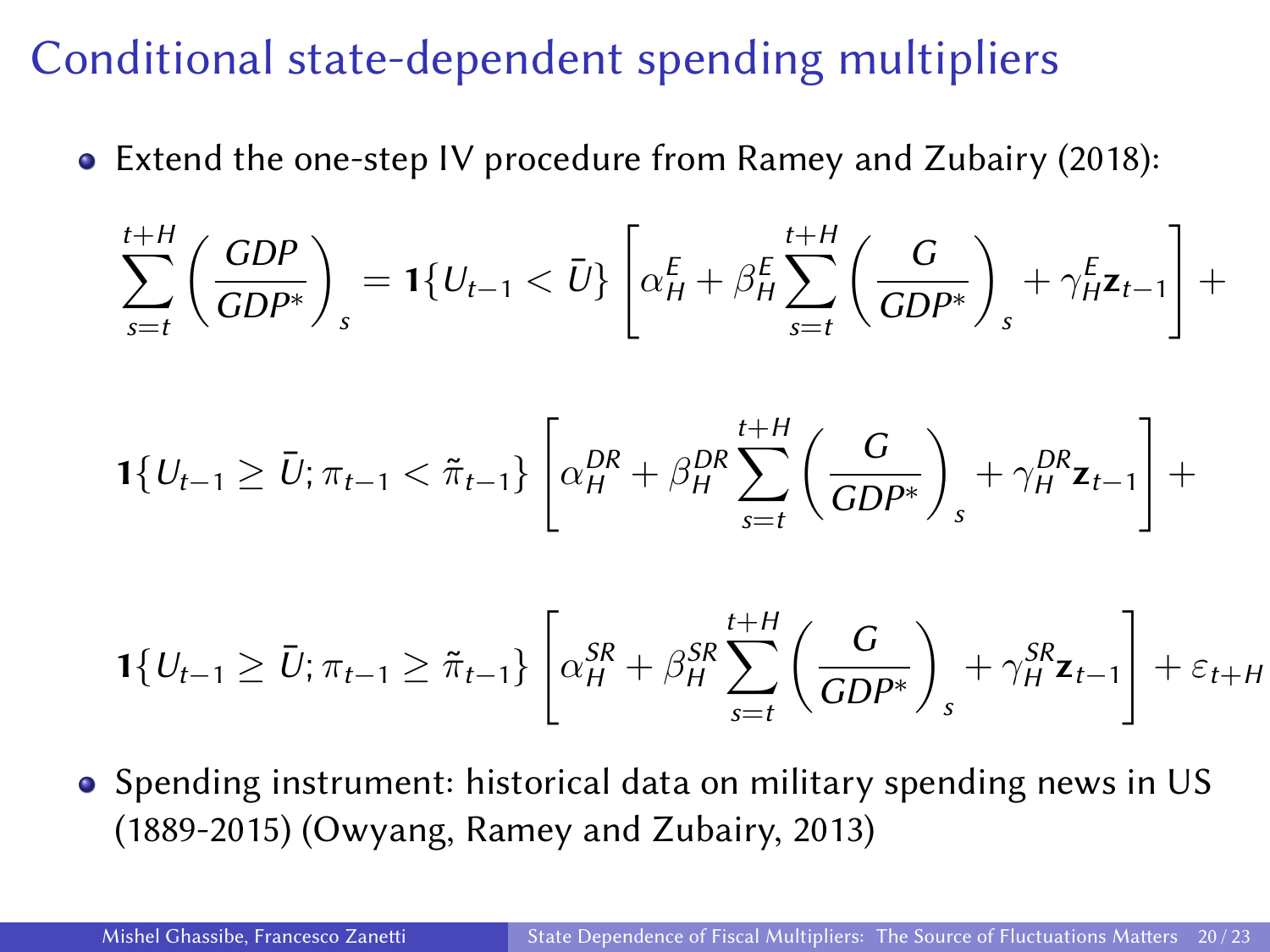# Conditional state-dependent spending multipliers

| US data (1889-2015)                                      |           | 2 year    |           | 4 year    |           |
|----------------------------------------------------------|-----------|-----------|-----------|-----------|-----------|
| State                                                    | (1)       | (2)       | (3)       | (4)       | (5)       |
| Linear                                                   | $0.70***$ |           |           |           |           |
|                                                          | (0.06)    |           |           |           |           |
| $1\{U_t < \bar{U}\}\$                                    |           | $0.68***$ | $0.68***$ | $0.76***$ | $0.76***$ |
|                                                          |           | (0.10)    | (0.10)    | (0.13)    | (0.12)    |
| $1\{U_t\geq \bar{U}\}\$                                  |           | $0.54***$ |           | $0.65***$ |           |
|                                                          |           | (0.13)    |           | (0.08)    |           |
| $1\{U_t \ge \bar{U}; \pi_t < \tilde{\pi}_t\}$            |           |           | $0.86***$ |           | $0.71***$ |
|                                                          |           |           | (0.33)    |           | (0.12)    |
| $\mathbf{1}{U_t \geq \bar{U}}; \pi_t \geq \tilde{\pi}_t$ |           |           | $0.32***$ |           | $0.63***$ |
|                                                          |           |           | (0.11)    |           | (0.09)    |
| т                                                        | 416       | 416       | 416       | 408       | 408       |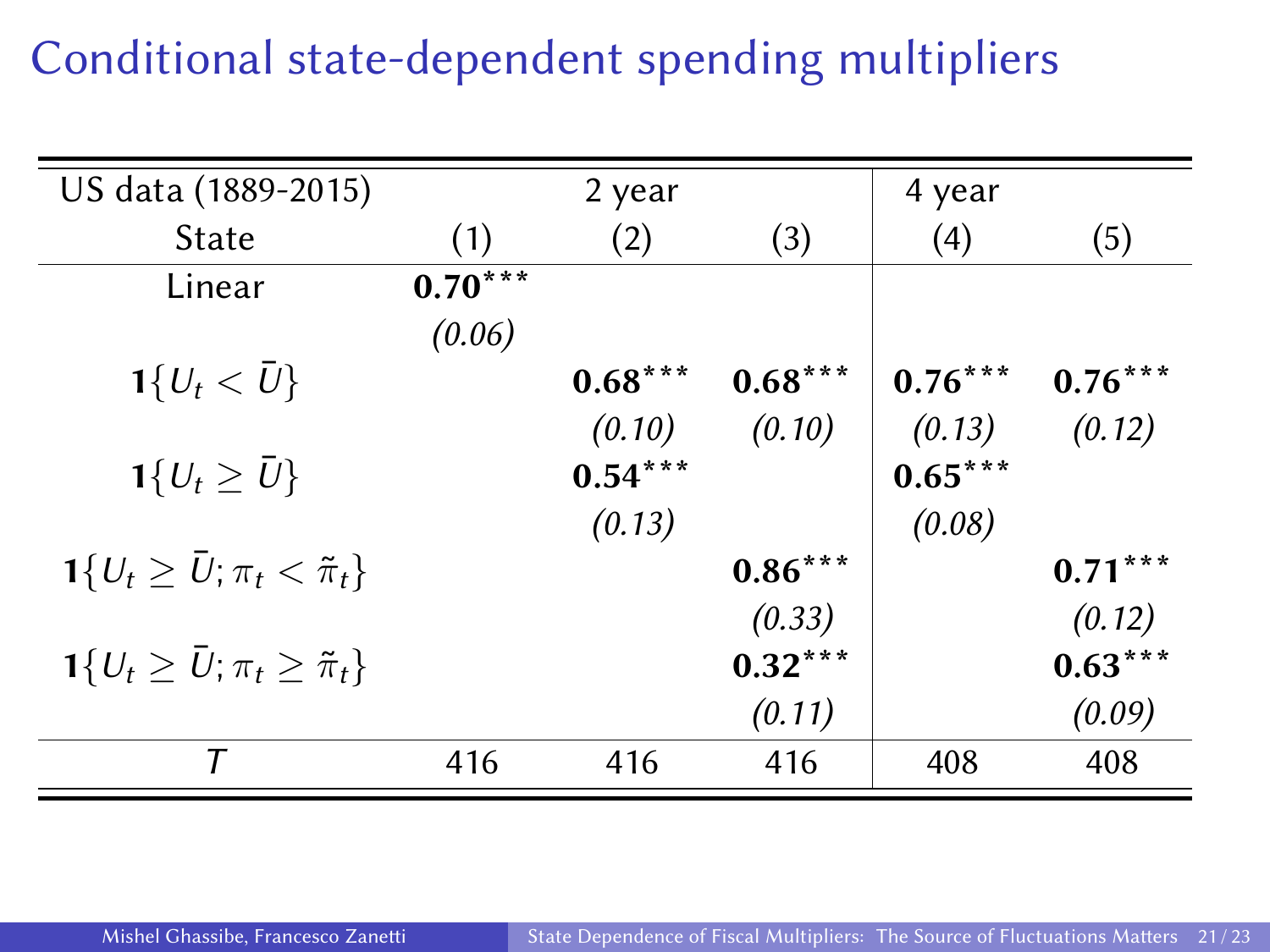## Government spending multipliers across horizons



Government spending multipliers in recessions and expansions across horizons



Government spending multipliers in demand-side and supply-side recessions across horizons